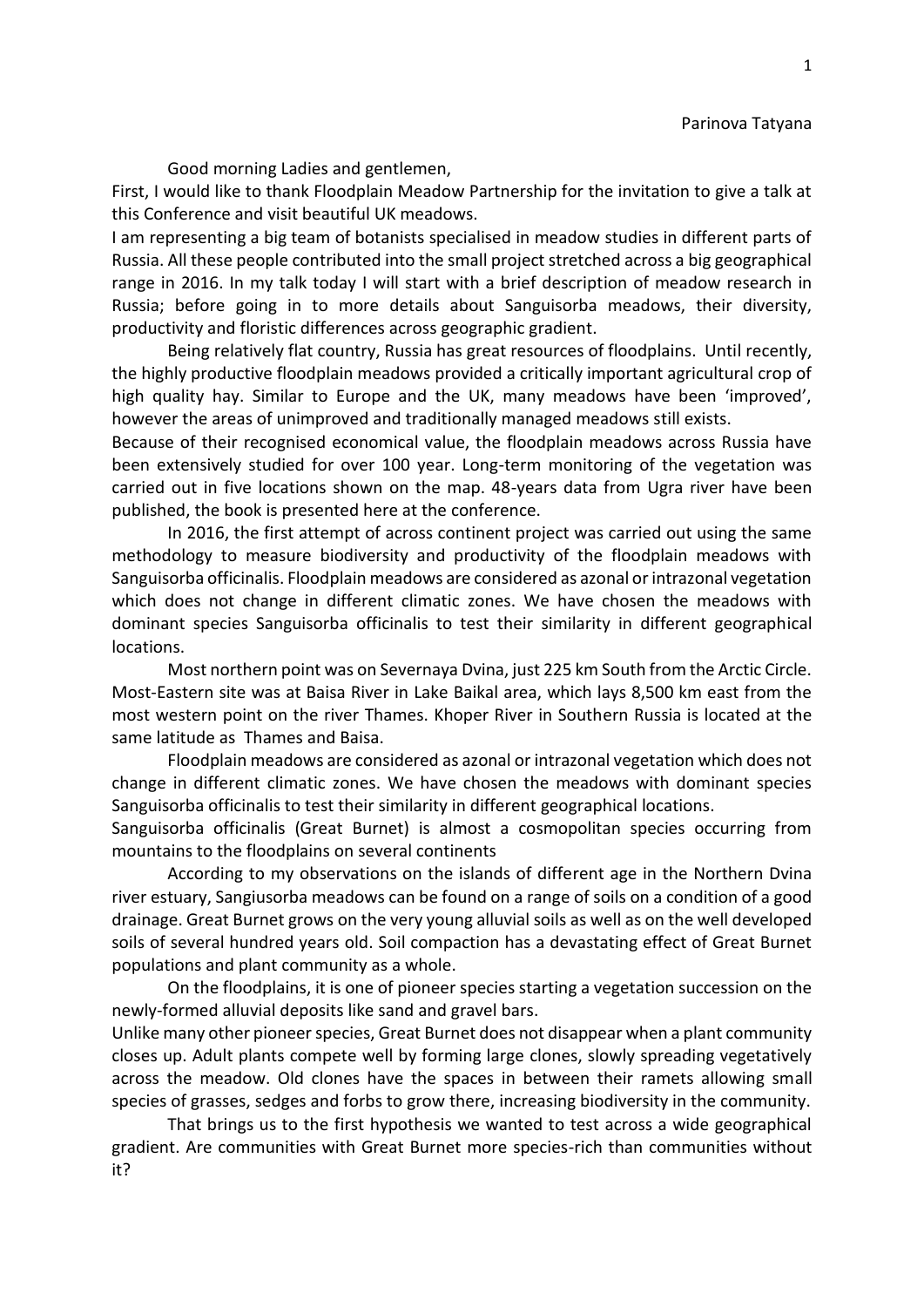On the most of the meadows studied in the project, as well as on a range of British meadows (according to the data from Floodplain Meadow Partnership data base), species richness is significantly higher on the plots where the Great Burnet is present.

However, the high biomass of Sanguisorba officinalis, like in Nothern Dvina and Khoper rivers, does not positively correlate with the species richness of the communities. The lower biomass of Great Burnet on Thames and Baisa is associated with a bigger number of plant species per 1 square meter. Similar patterns we can see on the Graph B showing correlation between productivity of the communities and species richness.

Largest presence of Great Burnet in the biomass samples was observed at the Khoper river. The total biomass was largest on Vyatka river due to other herbs. The smallest amount of Great Burnet was recorded at Baisa river where the vegetation is exposed to the dramatic climatic changes because of extremely continental climate in the area. It's appeared that even the large amount of Sanguisorba officinalis can't guarantee the top-range species diversity on the plots, it insures the sustainable biomass production due to the long-lived clones.

The data by Elena Neskryabina collected at the Khoper River demonstrated the substantial annual dynamic in the productivity of both treatments – hay-cut and uncut monitoring plots. However, as we can see from the Graph, the regular hay cut maintains a lower oscillation of the biomass of Great Burnet which has some moderating effect on the total biomass fluctuation, and make the meadow productivity more consistent. Fifteen years of observation on the Sanguisorba meadow in Wester Siberia published by Valeriy Tyurin showed a dramatic decline of the Great Burnet in the absence of either hay-cut or fires on the plots. Spring fires which remove an excessive litter and kill trees seedlings is one of the natural factors which support meadow vegetation on a great scale in Western Siberia as well as in European North of Russia.

NMS ordination of the species composition of the five sites studied in 2016, highlighted four most significant factors affecting vegetation. Not surprisingly, the East-Siberian site at Baisa river appeared to be most distinctive on the axis of continentality. Khoper meadow appeared to be most diverse in soil moisture but very similar with the Thames site in terms of soil nutrients and climate. Two northern sites appeared to be colder, dryer and less nutrient rich comparing to the sites from more southern latitudes.

Having found how much ecologically different Sanguisorba meadows appeared to be, we looked at their floristic diversity across geographical gradient. Two most northern sites, Nothern Dvina and Vyatka showed and absolute prevalence of the boreal species, such as Vicia cracca and Phleum pratense and some presence of Subarctic species like Equisetum arvense. Forest-steppe species are common on all meadows, but have a bigger proportion in the continental area where the true steppe species like Artemisia tanacetifolia also grow in the floodplain meadows. Thinking about floodplain meadows as azonal vegetation type, we expected a higher presence of azonal species which are not characteristic to any particular biome. Azonal species like Inula britannica form a quarter of the community at Khoper river, and slightly smaller proportions in other meadows apart from Nothern Dvina where, species characteristic to the broad-leaved forest zone were found in proportion similar to the river Thames.

As these diagrams show, the most diverse sets of longitudinal floristic elements appeared at the both extremes of the geographical range: in the most western location at the river Thames and in the most eastern – at Baisa river. Both locations include Euro-American and Eurasian-American species being close to opposite sides of American continent. Euro-Siberian species like Filipendula vulgaris and Ranunculus acris present in similar proportion in